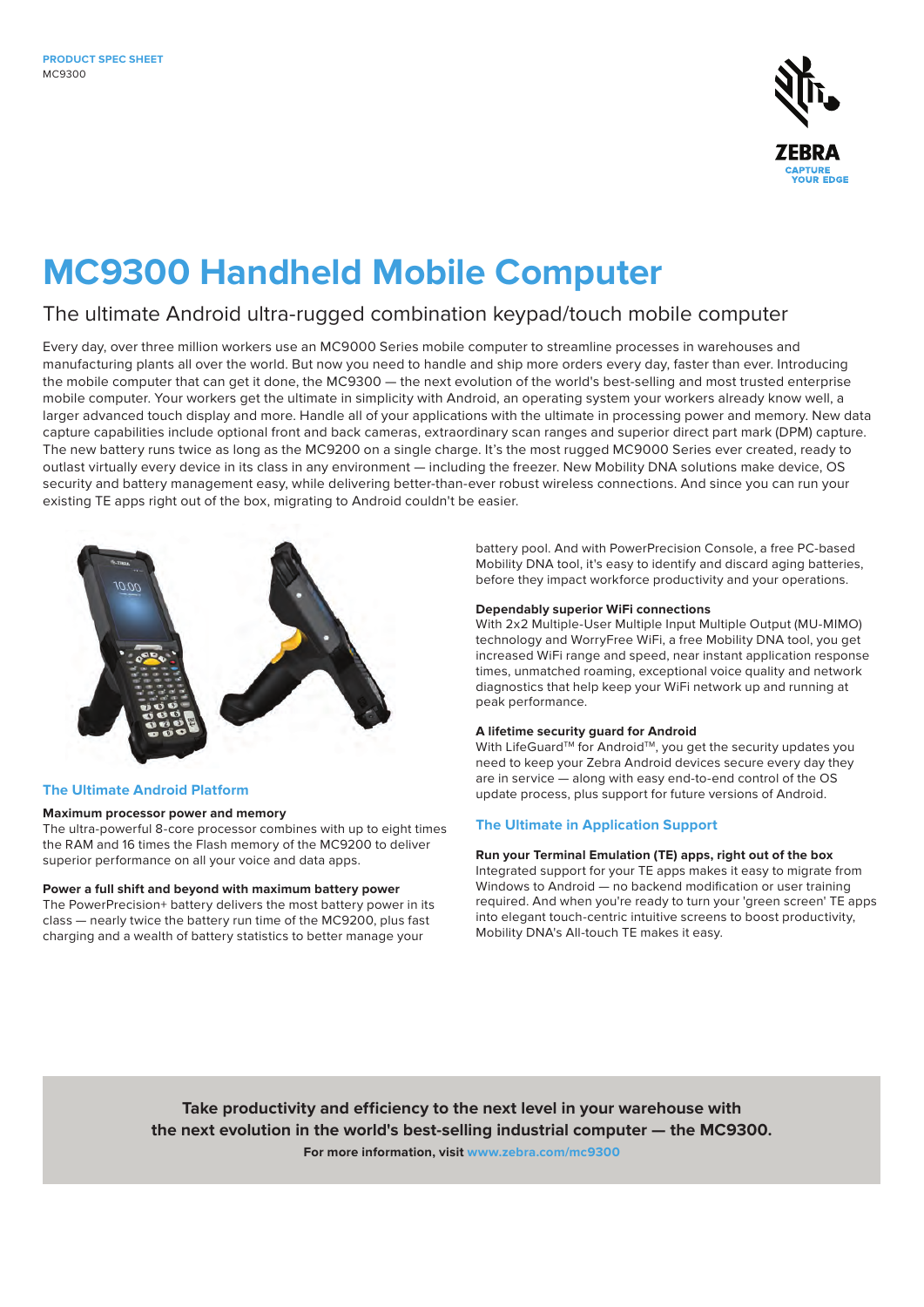#### **Larger touchscreen with advanced technology**

The large multi-touch 4.3 in. WVGA display allows your workers to view more business data, while providing best-in-class indoor/ outdoor readability and data input flexibility. Use a finger — even with a thick glove — or a stylus. And users can interact with the screen even if the display is wet.

#### **Bluetooth Low Energy (BLE) 5.0 for twice the speed and four times the range**

Bluetooth peripheral performance is improved, while power requirements are reduced, extending battery cycle times.

#### **Ultra high-resolution photos and videos improve productivity**

The optional 13 MP color rear-facing camera captures highly detailed photos and videos to document proof of condition, proof of compliance and more.

#### **Rich locationing support**

Easily implement locationing to boost operational efficiency with support for many technologies, including Visible Light Communication (VLC) via the optional front facing 5MP camera, plus WiFi, Bluetooth 5.0 BLE and Zebra's locationing solutions.

#### **Advanced industrial scanning and an extraordinary scan range**

With our advanced scan engines, your workers can capture virtually any barcode in any condition, the first time every time. The SE4850 Extended Range Imager captures barcodes in hand and on your uppermost warehouse racks — from 3 inches to as far as 70 feet away. Our SE4770 and SE4750 imagers are ideal for standard range scanning. The SE4750 DPM enables dependable lightning-fast capture of virtually every direct part mark. And our 'tried and true' 1D SE965 engine offers Adaptive Scanning technology with the widest working range in its class.

#### **Vibrate feedback mode**

The optional vibrate mode is ideal in noisy warehouse environments, where the beep tone that signifies a successful scan can be virtually impossible to hear.

#### **The best of both worlds — touchscreen and keypad input**

Two data entry modes support TE apps today and Android intuitive, interactive apps tomorrow. Maximize key-based data entry simplicity with your choice of keypads and enable touch input for TE or Android apps now or in the future. And since you can easily swap keypads right in your facility, you can re-purpose devices or replace broken keypads instantly — no trip to the service depot and no device downtime.

#### **Capture multiple barcodes and entire forms with a single scan**

SimulScan makes it easy to capture labels on boxes and pallets that contain many barcodes, plus text fields.

#### **Doubles as a walkie-talkie — with no extra cost**

With Voice-over-IP (VoIP) support and pre-loaded and pre-licensed PTT Express, your workers get instant push-to-talk capability, right out of the box.

#### **All day comfort in the most scan intensive apps**

When you give your workers the MC9300, you give them a mobile computer designed for comfort, with the most proven ergonomics a perfectly weighted device with a pistol-style grip.

#### **NFC for simple pairing**

With a quick tap, workers can pair the MC9300 with a ring scanner, mobile printer, headset and more with optional NFC.

#### **The Ultimate Ultra-Rugged Design for Every Environment**

#### **The most rugged device in its class**

When it comes to handling the harshest environments, the MC9300 is at the top of its class. The MC9300 is virtually waterproof, dropproof, dust-proof and tumble-proof, offering superior reliability. And Corning Gorilla Glass brings maximum scratch-and-impact resistance to two of the most vulnerable device features — the display and exit window.

#### **A model for the most challenging environments**

Regardless of whether your environment includes freezers, coolers or the presence of hazardous materials, there is an MC9300 model to meet your needs. The freezer model includes a heated scanner exit window and a freezer-rated battery. And the Class 1 Div 2 nonincendive model<sup>1</sup> enables mobile computing in areas with flammable gases and materials.

#### **The Ultimate Accessory Ecosystem**

#### **New accessories minimize charging time, maximize backroom space and more**

All new charging cradles take advantage of the new fast charging feature, enabling a 90% charge in four hours or less. New cradle configurations allow you to increase density and device flexibility to make the most of your backroom area. And the universal ShareCradle base is rack mountable and can accommodate the MC9300 and other Zebra mobile computers with the addition of the right adapter cup.

#### **Cost-effectively upgrade with backwards accessory compatibility**

Use your existing MC9200 device charging solutions by simply adding an adapter cup, as well as the soft holster and handstrap.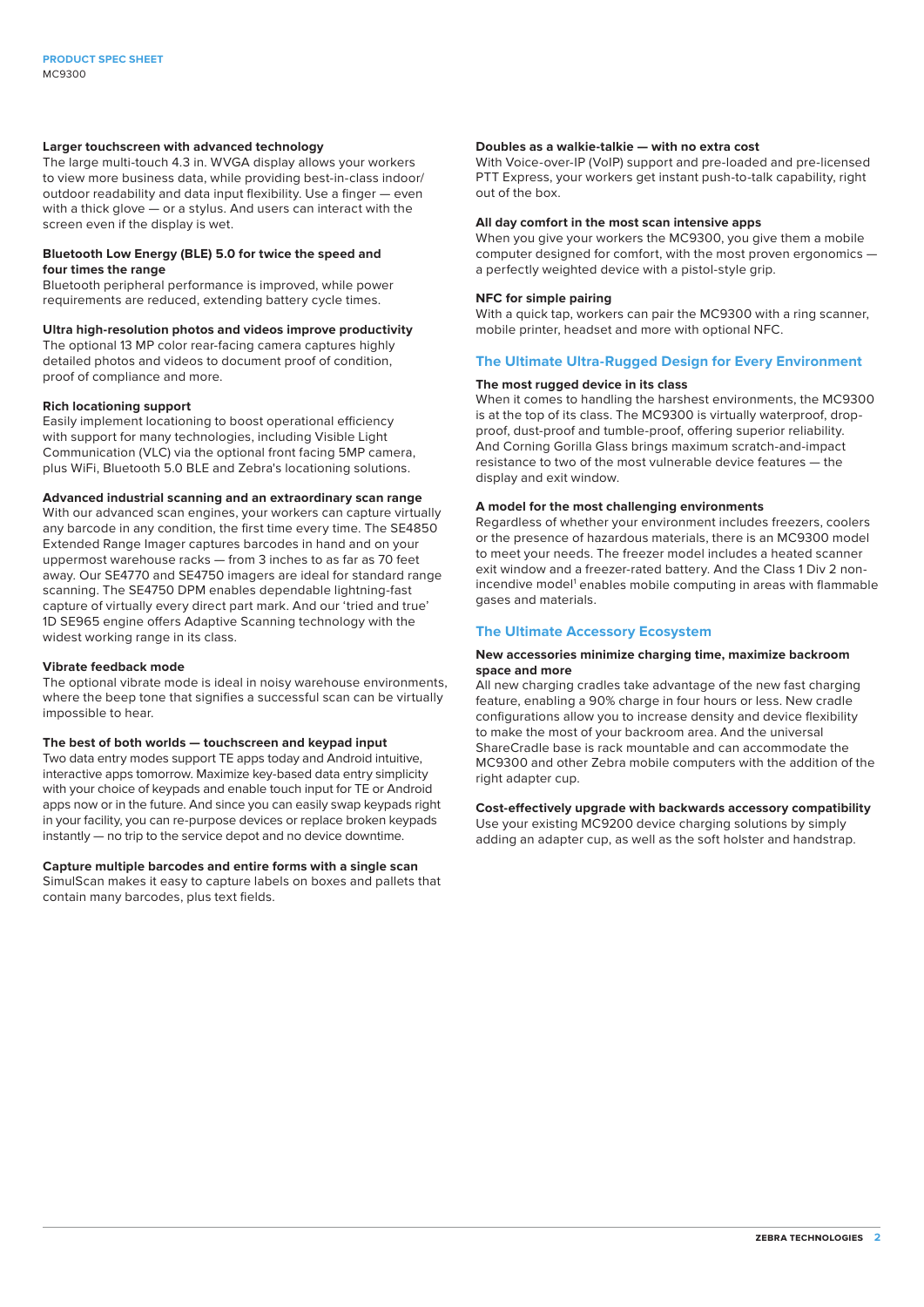## **MC9300 Specifications**

| <b>Physical Characteristics</b>    |                                                                                                                                                                                                                                                                                                                                                                 |
|------------------------------------|-----------------------------------------------------------------------------------------------------------------------------------------------------------------------------------------------------------------------------------------------------------------------------------------------------------------------------------------------------------------|
| <b>Dimensions</b>                  | 9.4 in. L x 3.5 in. W x 7.4 in. H<br>240 mm L x 88 mm W x 189 mm H                                                                                                                                                                                                                                                                                              |
| Weight                             | 26.9 oz./765g with battery                                                                                                                                                                                                                                                                                                                                      |
| Display                            | 4.3 in. WVGA (800 x 480), color display                                                                                                                                                                                                                                                                                                                         |
| Imager Window                      | Corning Gorilla Glass                                                                                                                                                                                                                                                                                                                                           |
| <b>Touchpanel</b>                  | Dual mode capacitive touch with finger, gloved<br>finger or stylus input (conductive stylus sold<br>separately); screen protector (sold separately);<br>Corning Gorilla Glass with air gap (standard model)<br>or optically bonded (freezer model).                                                                                                             |
| Backlight                          | LED backlit display                                                                                                                                                                                                                                                                                                                                             |
| Power                              | Rechargeable Li-Ion: 3.6V, 7000mAh,<br>(Freezer Capacity battery - 5000mAh)<br>Both batteries offer: PowerPrecision+ with<br>improved battery technology for longer cycle<br>times and real-time visibility into battery metrics<br>for better battery management, fast charging (up<br>to 2.4A); hot swap battery backup with temporary<br>session persistence |
| <b>Expansion Slot</b>              | User accessible MicroSD with 32GB SDHC and up<br>to 256GB SDXC                                                                                                                                                                                                                                                                                                  |
| <b>Network Connections</b>         | USB 2.0 High Speed (Host & Client), WLAN and<br>WPAN (Bluetooth)                                                                                                                                                                                                                                                                                                |
| Notification                       | Audible tone; Multi-color LED bar (between<br>keyboard & display), haptic feedback                                                                                                                                                                                                                                                                              |
| Keypad                             | Backlit, Field replaceable keypads; 58 Key Alpha-<br>Numeric, 53 Key Alpha-Numeric STD, 53 Key<br>Terminal Emulation (5250 and VT), 43 Key, 34 Key<br>Numeric/Function, 29 Key Numeric/Calculation                                                                                                                                                              |
| <b>Voice &amp; Audio</b>           | Speaker, Microphone, PTT Voice (Internal Speaker<br>and Bluetooth Wireless Headset Support).                                                                                                                                                                                                                                                                    |
| <b>Performance Characteristics</b> |                                                                                                                                                                                                                                                                                                                                                                 |
| CPU                                | Qualcomm Snapdragon™ 660 octa-core, 2.2 GHz                                                                                                                                                                                                                                                                                                                     |
| <b>Operating System</b>            | Android 8.1 Oreo with Zebra's Restricted Mode for<br>control over GMS and other services; upgradeable<br>through Android R                                                                                                                                                                                                                                      |
| Memory                             | 4 GB RAM/32 GB Flash pSLC                                                                                                                                                                                                                                                                                                                                       |
| <b>User Environment</b>            |                                                                                                                                                                                                                                                                                                                                                                 |
| <b>Operating Temp.</b>             | Standard: -4°F to 122°F/-20°C to +50°C,<br>Freezer: - 22°F to 122°F/-30°C to +50°C                                                                                                                                                                                                                                                                              |
| Storage Temp.                      | -40°F to 158°F/-40°C to 70°C                                                                                                                                                                                                                                                                                                                                    |
| Humidity                           | <b>Standard:</b> 5% to 95%, non-condensing;<br>Freezer: 5% to 95%, condensing (Condensation<br>resistant model with integrated exit window heater)                                                                                                                                                                                                              |
| Drop Specification                 | <b>Standard:</b> 8 ft. (2.4m) drops to concrete across<br>temperature per MIL-STD-810G.<br>Freezer: 7 ft. (2.1m) drops to concrete across<br>temperature per MIL-STD-810G.                                                                                                                                                                                      |
| <b>Tumble Specification</b>        | 4,000 3.3 ft. (1m) tumbles; meets and exceeds IEC<br>tumble specification.                                                                                                                                                                                                                                                                                      |
| Sealing                            | IP67 and IP65 per applicable IEC sealing<br>specifications                                                                                                                                                                                                                                                                                                      |

#### **User Environment (continued) Vibration** 4 g's PK Sine (5 Hz to 2 kHz); 0.04 g 2/Hz Random (20 Hz to 2 kHz); 60 minute duration per axis, 3 axis **Thermal Shock** -40°F to 158°F (-40°C to 70°C) rapid transition **Electrostatic Discharge (ESD)** ± 15kVdc air discharge; ± 8kVdc direct discharge; ± 8kVdc indirect discharge **Interactive Sensor Technology (IST) Ambient Light Sensor** | Automatically adjusts display & keypad backlight brightness **Motion Sensor** 3-axis Accelerometer with MEMS Gyro **Data Capture Scanning SE965:** 1D standard range laser scanner **SE4750:** 1D/2D standard range omnidirectional imager **SE4770:** 1D/2D standard range omnidirectional imager **SE4750 DPM:** Direct Part Mark (DPM) imager **SE4850:** 1D/2D extended range imager **Camera Front:** 5MP fixed focus, 2.0 aperture **Rear:** 13MP autofocus, 2.2 aperture, flash LED generates balanced white light, support torch mode, supports rear camera barcode scanning **NFC** Tap to Pair, ISO 14443 Type A and B, Felica and ISO 15693 cards, P2P mode and Card Emulation via Host (HCE) support **Wireless LAN** Radio **Radio** IEEE 802.11 a/b/g/n/ac/d/h/i/r/k/w; Wi-Fi certified; IPv4, IPv6, 2x2 MU-MIMO **Data Rates 5GHz:** 802.11a/n/ac — up to 866.7 Mbps **2.4GHz:** 802.11b/g/n — up to 300 Mbps **Operating Channels** Channel 1-13 (2412-2472 MHz); Chan 36-165 (5180- 5825 MHz) Channel Bandwidth: 20, 40, 80 MHz Actual operating channels/ frequencies and bandwidths depend on regulatory rules and certification agency **Security & Encryption** WEP (40 or 104 bit); WPA/WPA2 Personal (TKIP and AES); WPA/WPA2 Enterprise (TKIP and AES) - EAP-TTLS (PAP, MSCHAP, MSCHAPv2), EAP-TLS, PEAPv0-MSCHAPv2, PEAPv1-EAP-GTC and LEAP, EAP-PWD FIPS 140-2 Level 1: Data in Motion and Data at Rest **Multimedia** Wi-Fi Multimedia (WMM and WMM-PS; Including TSPEC) **Certifications** WFA (802.11n, WMM-PS, 802.11ac, PMF, WMM-AC, Voice Enterprise, WiFi Direct and WPS 2.0) **Fast Roam** PMKID caching; Cisco CCKM; 802.11r; OKC **Wireless PAN Bluetooth** Class 2, Bluetooth V5.0 with BR/EDR and Bluetooth Low Energy (BLE) Support

#### **Markets and Applications**

#### **Logistics**

- Receiving/put-away
- Inventory management
- Returns processing
- Cross dock operations
- EDI transactions/ picking

#### **Manufacturing**

- Inventory management
- Supply-line replenishment
- Safety testing
- Quality control audits
- Parts tracking/track and trace)

#### **Retail**

- Retail/inventory management
- Price audits/changes
- Back of store order fulfillment
- Store receiving

#### **Cold Chain**

- Receiving/putaway
- EDI transactions/
- picking • Inventory
- management
- Supply-line replenishment
- Safety testing
- Quality control audits

#### **Government**

- Receiving/put-away
- Inventory management
- 
- Returns processing • Cross dock
- operations
- EDI transactions/ picking